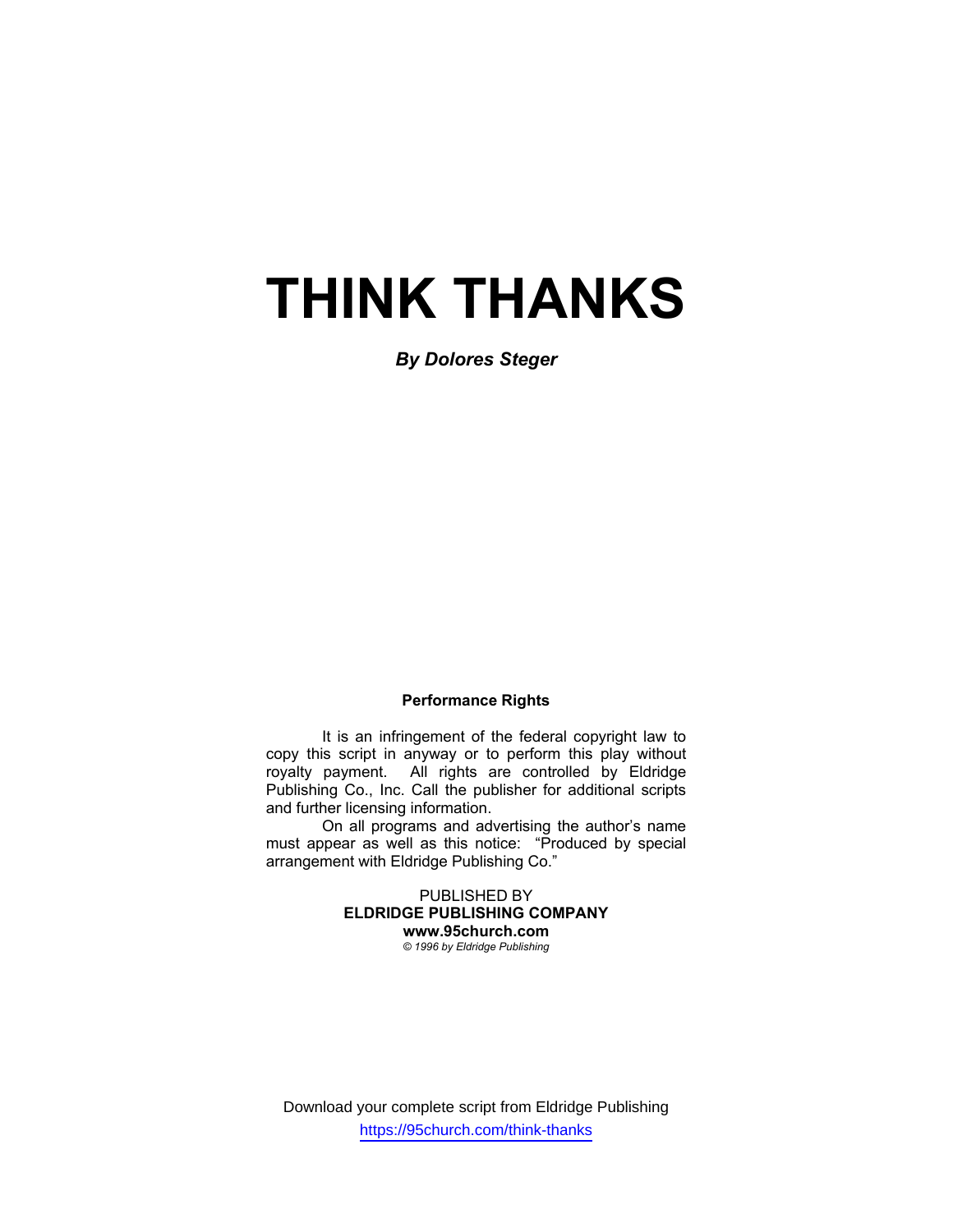*Think Thanks - 2 -* 

### **DEDICATION**: To Betta

#### **DESCRIPTION**

Everyone is sure to THINK THANKS when you stage this easily produced Thanksgiving program that includes a narrator's part, musical suggestions, recitations, choral readings, audience participation, and two plays for performers, tots to teens. The play, "What Would Thanksgiving Be?" is for younger children who answer the question in the play's title with pictures and rhymes. "Come Ye Thankful People" is a play for teens that allows them to show a family with seemingly nothing to be thankful for, just how full of thanks their lives should be. As director, you, too, will give thanks that you selected a hassle-free program that conveys messages of the true meaning of Thanksgiving.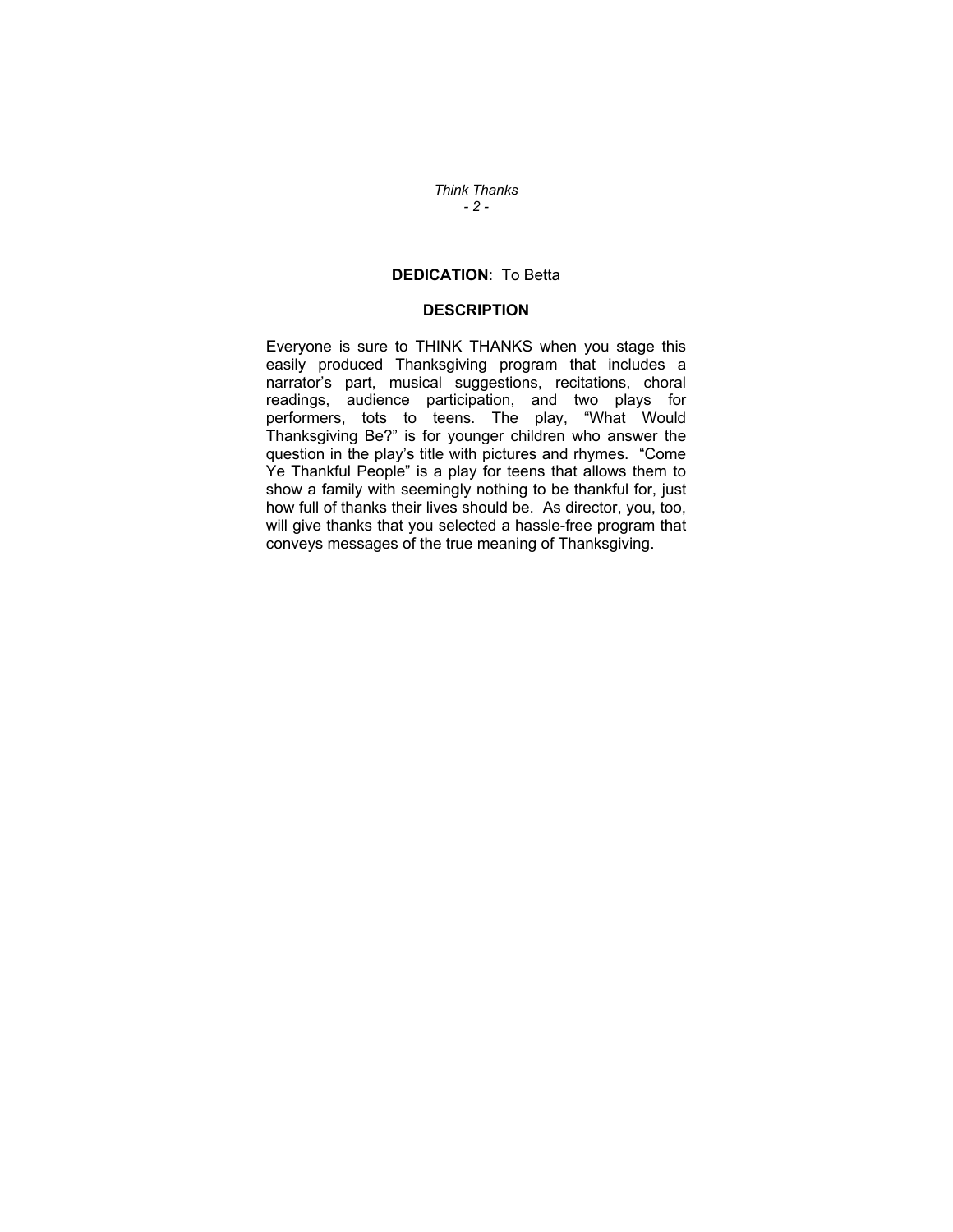*Think Thanks - 3 -* 

NOTE: This program may be presented in its entirety *(Reference #1 next to music and Emcee dialogue.)* or as separate programs, one for younger children *(Reference #2.),* one for teens *(Reference #3.).* MUSIC #1, #2, #3 *(Tape/choir/organ/piano.)* plays "His Name Is Wonderful." Emcee *(Teenager or adult.)* speaks when music ends.

#### *(AT RISE: The EMCEE enters.)*

EMCEE #1, #2, #3: We welcome all of you to our program, THINK THANKS. Thanksgiving is on everyone's mind at this time of the year. Some of us are thinking about turkeys and pumpkin pies. Others are thinking about pilgrims and feasts, and a few of us might be thinking about having a holiday off from work. When our program's over, we hope everyone will take the opportunity this season brings and THINK THANKS.

#### *(MUSIC #1, #2, #3 plays "His Name Is Wonderful.")*

- EMCEE #1, #2, #3: Our program begins with recitations by our young children who have been thinking thanks as they've prepared for this day. *(YOUNG CHILDREN perform the recitations included in this program then all return to stage and sing "Jesus Loves Me.")*
- EMCEE #1, #2, #3: *(As CHILDREN return to seats.)* Now that's thinking thanks! But they have more in store for us. Let's watch. *(YOUNG CHILDREN perform their play, "What Would Thanksgiving Be?" included in this program.)*
- EMCEE #1 & #2: And what would Thanksgiving be if we didn't give thanks and show our thankfulness to our Father, God. *(If this concludes the program, go to the last EMCEE #1, #2, #3 dialogue below.)*
- EMCEE #3: Our program begins with some thoughts about the meaning of Thanksgiving by our young people who have been thinking thanks as they've prepared for this day.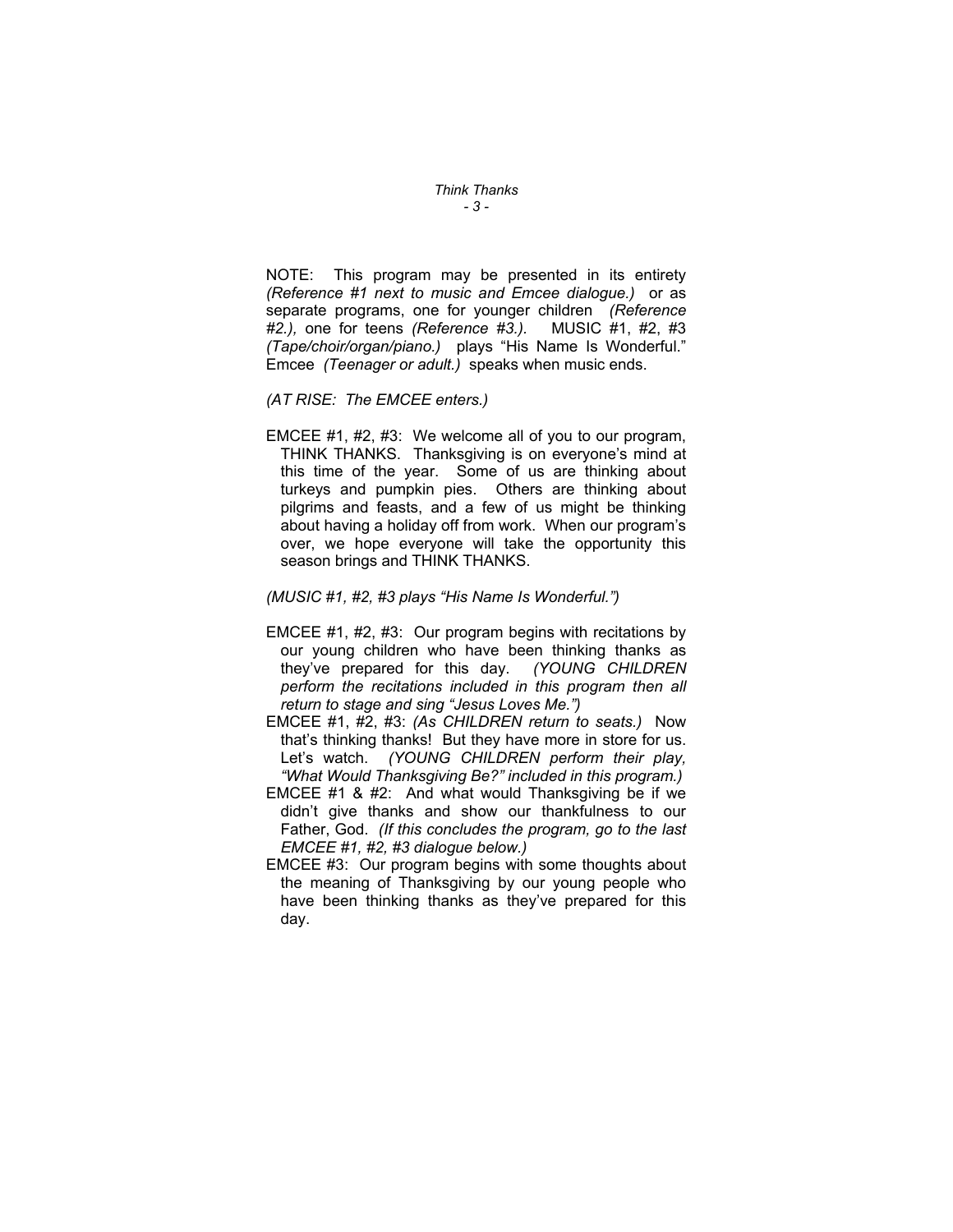*Think Thanks - 4 -* 

*(TEENAGERS perform the recitations for older youth included in this program then all return to stage to sing "Let There Be Peace on Earth.")* 

- EMCEE #1: Now it's time for our teenagers to take the stage with some of their thoughts on the meaning of Thanksgiving. *(TEENAGERS perform recitations for older youth included in this program then all return to stage and sing "Let There Be Peace on Earth.")*
- EMCEE #1 & #3: Looks like everyone's thinking thanks, and more thanks are yet to come. Listen as our young people show the true meaning of Thanksgiving as they present their play, "Come Ye Thankful People." *(TEENAGERS perform their play, "Come Ye Thankful People," included in this program.)*
- EMCEE #1, #2, #3: *(Speaking as ALL PARTICIPANTS return to stage.)* We hope you've enjoyed our program and we hope you'll continue to THINK THANKS all through the year. Please join us in singing "We Gather Together."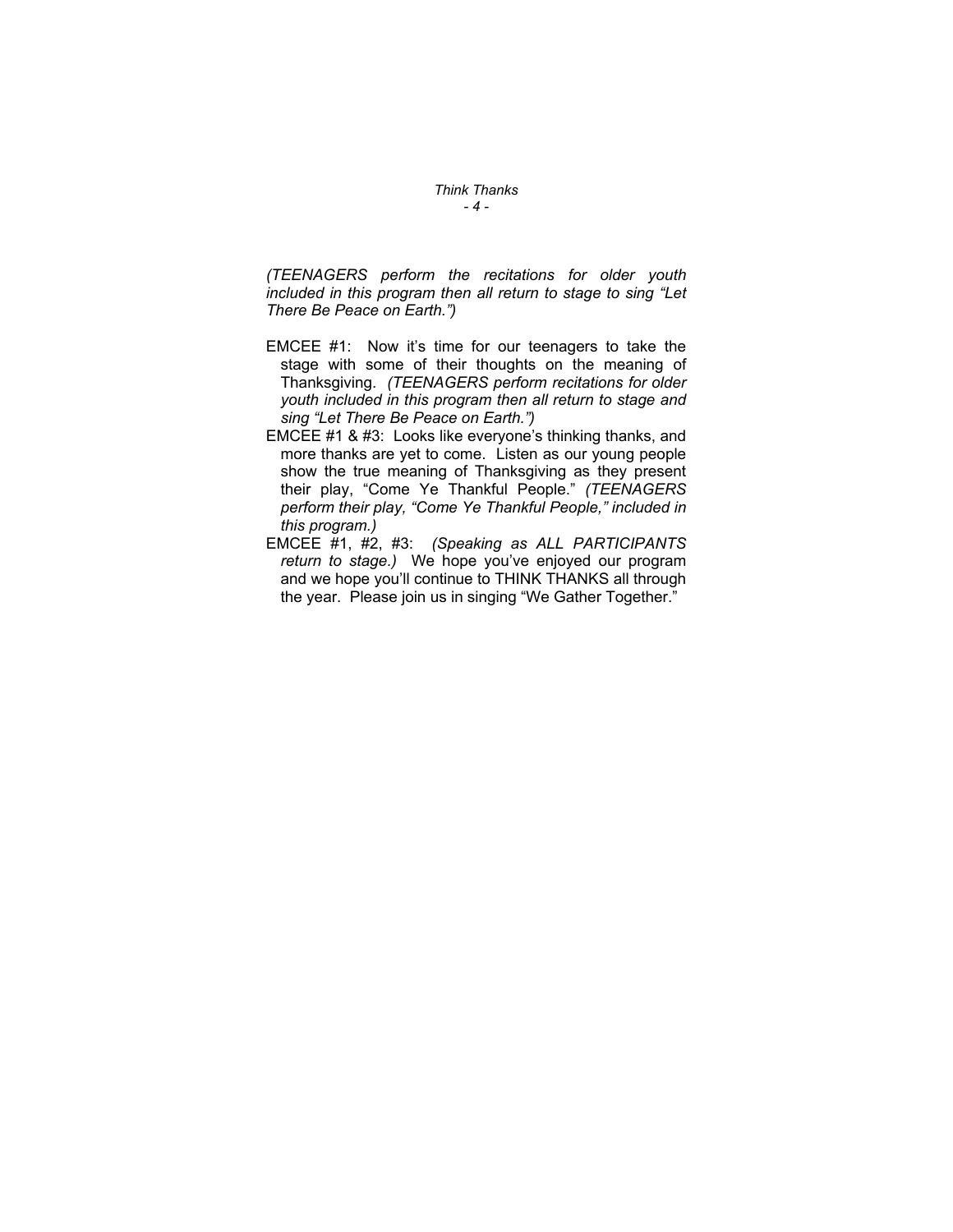*Think Thanks - 5 -* 

# **RECITATIONS AND READINGS FOR CHILDREN**

#### **HIS HARVEST**

Look at all the seeds God's sown; They've grown to me and you; Give Him thanks and let Him know We'll be His harvest, too.

## **A WONDERFUL DAY**

Thanksgiving! Thanksgiving! A wonderful day To think of our blessings and to the Lord say, "We praise and adore You; hear us as we pray, In our hearts may Thanksgiving with us ever stay!"

# **ONE BLESSING**

One blessing, two blessings, three blessings, four, God grants them so freely, it's hard to keep score, So, let's thank Him now and then thank Him some more.

# **WHEN I PRAY**

When I pray, I hear the voice of God; When I pray, I feel the touch of God; When I pray, I see the glory of God; Thank you, God!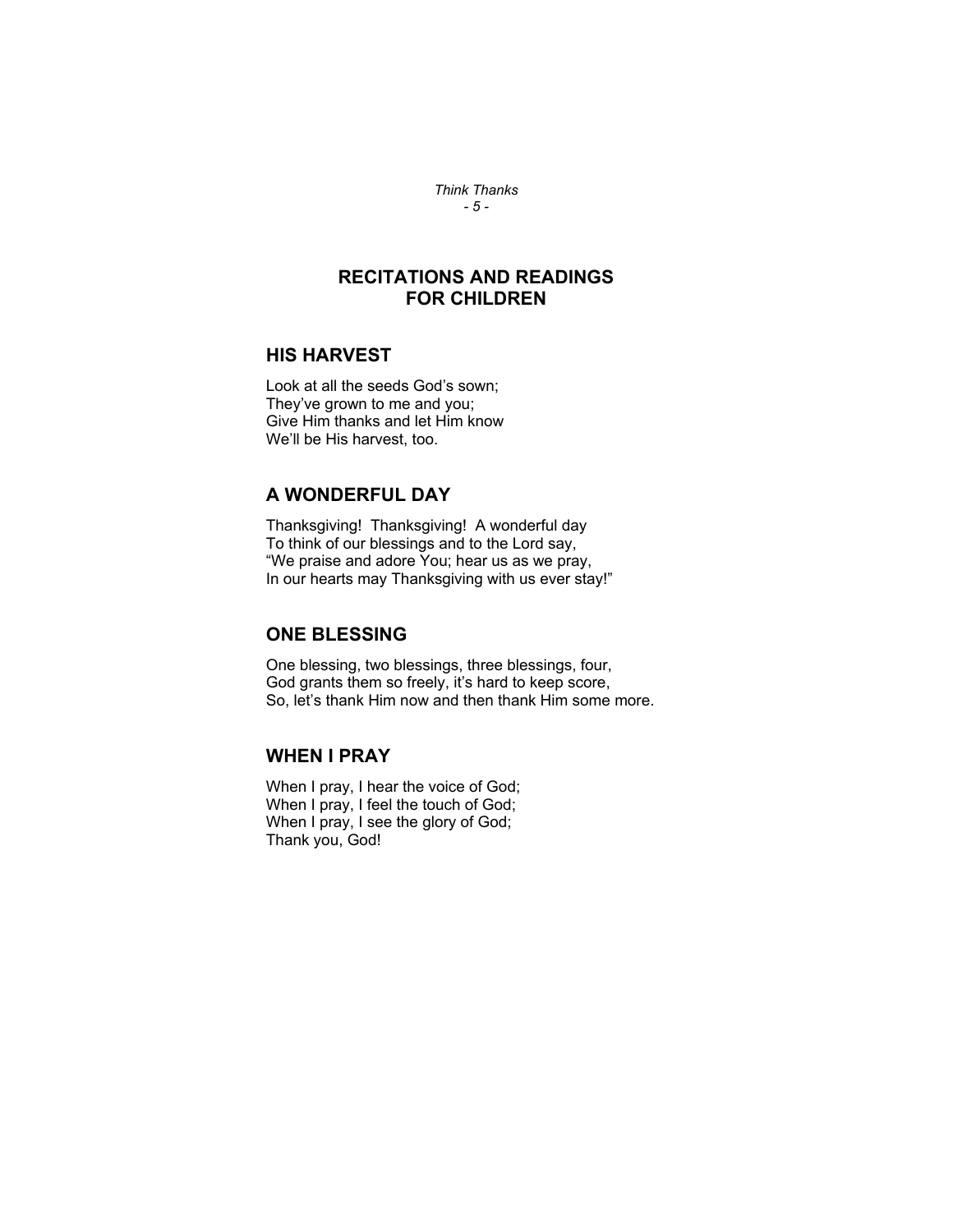*Think Thanks - 6 -* 

## **THANKFULNESS**

Thankfulness is what I feel When I see morning's sun; Thankfulness is what I feel At night, when day is done; Thankfulness I give you, Lord, For every day's delight; Thankfulness I give you, Lord, For making life so bright.

# **YOUR WORD**

Thank you for the Bible; Thank you for your Word; It's the greatest story That I've ever heard; Even better, God, is That it's really true, So, I say right now, Lord, Many thanks to you!

# **I LOVE THANKSGIVING**

Wow! I love Thanksgiving! The food is really good; Our relatives from out of town Come to our neighborhood; Before we eat our dinner, We'll say a thankful prayer To God for all our blessings And let Him know we care.